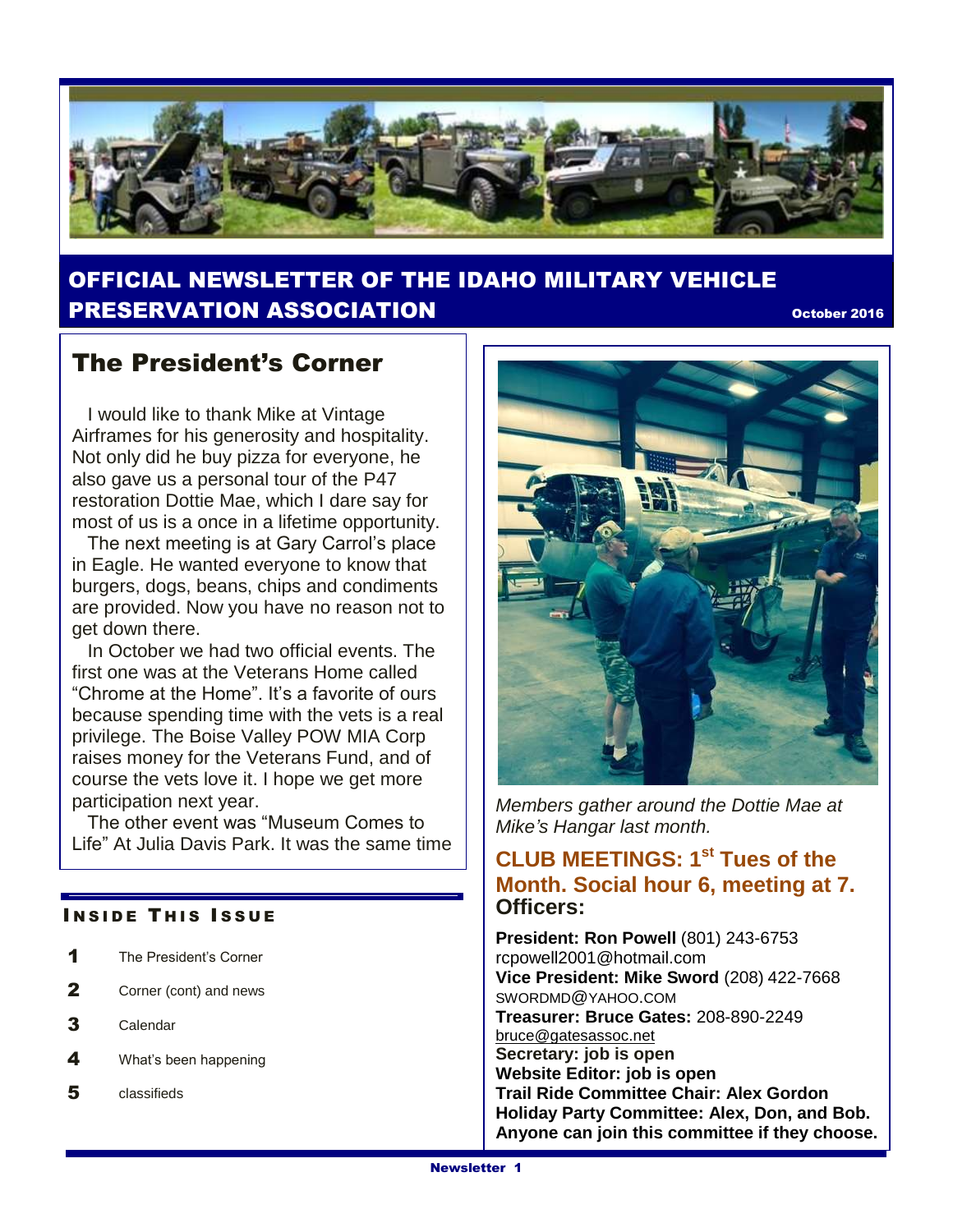and day as "Chrome at the Home". It was a cultural event with WW2, Civil War, Medieval re-enactors, classic cars, and a dozen other cultural events. Four military vehicles attended. It was a lot of fun, and the kids were well behaved (well except for one kid and one adult) haha. Several members came by to say hello.

 Coming up the first weekend in October is our trail ride, sponsored by Alex of the Idaho Motor Pool. This is a day drive event, with camping optional. Alex is covering dinner and breakfast for those who wish to camp. One of our new members (Mike) even arranged private landowner parking in Emmet so members can bring their vehicles on trailers to the staging area. See the email that went out for the details.

 A lot of effort has been put into this event. If you will attend then let Alex know for sure so he can plan meals. Members work hard and spend their own money to get these events planned. Communicating, and following through are two of the most important things we can do as members. It's also the considerate thing to do.

# -Ron  $\frac{1}{2}$ **It was in the news.**

**-We welcome our newest member, Mike P and his family.** 

### - **Department of Corrections**.

It wasn't the CCKW that won people's choice at the Harley Show last month; it was Bruce's M37. The newsletter staff regrets the error. The person responsible was fired immediately. But then he was rehired because no one wanted the job.

- Take a look at the Oct/Nov issue of Supply Line Magazine to see a couple of our club members in the pages.

-The following link was shared by Barry M. Candid photos of WW2. Its remarkable!

-http://www.dailymail.co.uk/news/article-3779356/The-Western-ve-never-seen-Student-produces-vividcolorized-photographs-Europe-Second-World-War.html -Barry shared this link about a spitfire documentary on you tube. It's a remarkable story!

https://www.youtube.com/embed/ie3SrjLlcUY



#### **Photo Trivia question**.

A. really cool way to adapt a WW2 pintle hook to a ball for your Jeep.

B. WW2 Jeep field modification made by GIs C. Bubba's way of destroying a very rare, very expensive Ford marked GPW pintle hook.

Answer is in next month's newsletter. Ah forget it I think you know the answer.

## **Quotes worth quoting**

"Only two defining forces have ever offered to die for you…Jesus Christ and the American Soldier. One died for your soul, the other for your freedom".

 $\frac{1}{2}$ 

### Voting topics.

There were no voting topics at the last meeting, but a committee was formed to discuss where and when to have the holiday party in December.

Do you want minutes? The secretary job is open. Please help out and volunteer!  $\frac{1}{2}$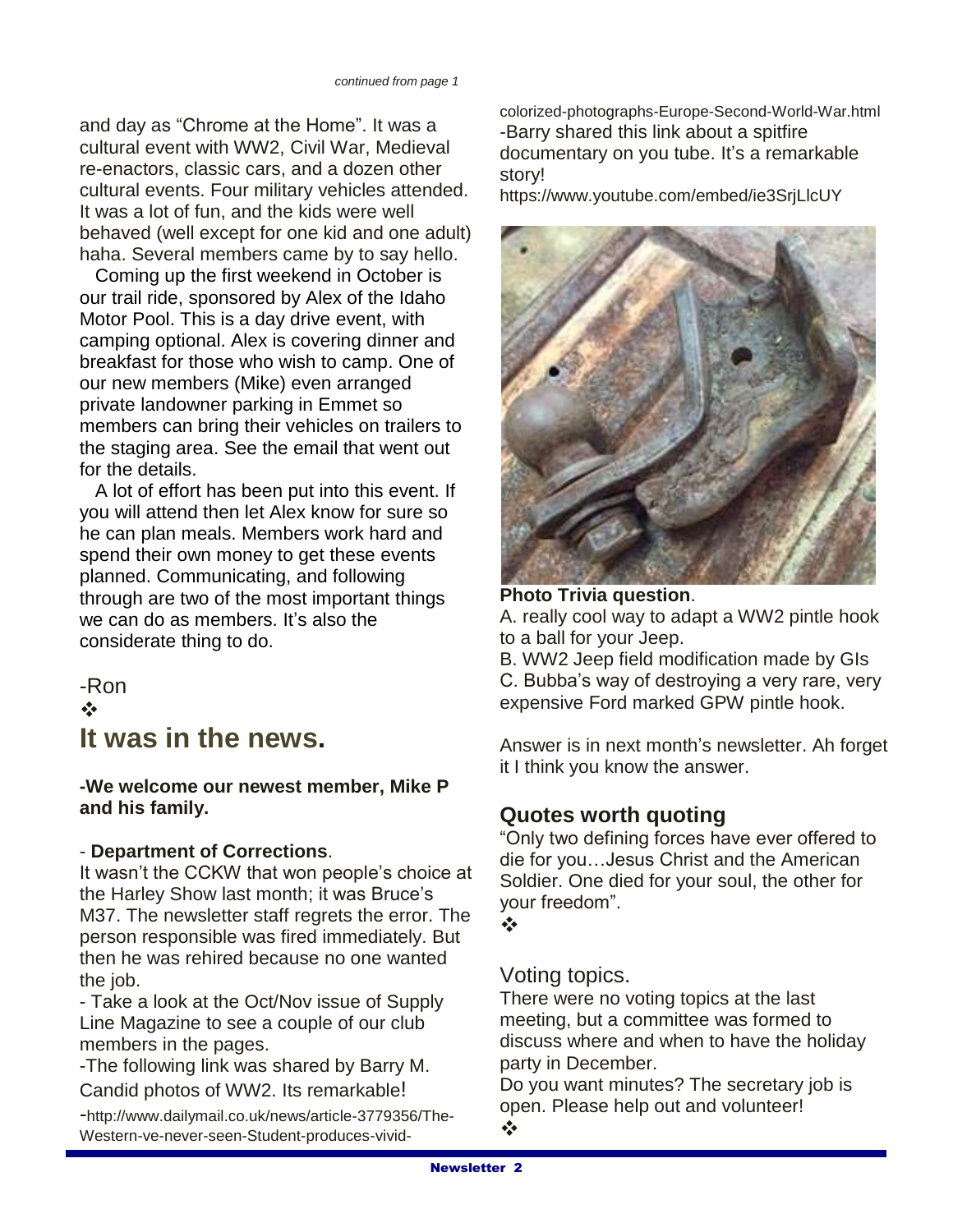# **Calendar of Events:**

**October Meeting**: Gary Carrol's Place, 2283 Elloitt Street, Eagle. Food provided. **November Meeting:** Bruce Gates' business: 604 N 36th street Nampa. **December Meeting**: None; this will be the end of 2016 holiday party. Location is to be planned. **January Meeting 2017**: Covey Café, 5017 Highway 20/26 in Caldwell. **February Meeting 2017: Bruce Gates' business: 604 N 36<sup>th</sup> street Nampa** 

#### -OCTOBER 1-2<sup>ND</sup>, OLA IDAHO TRAIL RIDE AND CAMPOUT(FREE DINNER AND BREAKFAST PROVIDED FOR CAMPERS).

Alex Gordon (Trip Commander) has planned a convoy. Oops we can't use that word! It's an unofficial trail ride. We will meet and start at the McDonalds in Emmett at 0930 AM, and drive to Ola Idaho.

If you want to trailer your MV to Emmett, then you can park at 3535 South Johns. Knock on the door first to get the gate open. Your rig will be safe there and its plenty large enough.

Alex needs to know who is staying for dinner. Members have the choice to stay and camp, or return on the same day. If you stay the night, we will get up at 9AM for breakfast and have a leisurely drive back (read that as slow due to vintage vehicle speed).

The plan. We will take a short trip up Holbrook road it is a scenic by pass of about 10 Miles and will take us back to Ola. we will get a snack or lunch there and they have good milk shakes.

After leaving OLA we follow the main road up squaw creek to Nesbitt lane (road 618). We turn right and cross the Squaw creek bridge, and continue to the second bridge. After a short way we turn right onto an unimproved road. At the top of the hill turn left there will be a gate. Remember to close any gates we pass thru. If you choose to pre-stage your camper or equipment, then keep in mind that unless you make prior arrangements it will be locked. But once through the gate you are there. By the way the route will take us thru a creek that is up to 2.5 feet deep. If you choose to not go thru it, there is a way around.

#### -BOISE VETERAN'S DAY PARADE

Saturday, November  $5<sup>th</sup>$ , 2016. Source: boiseveteransdayparade.org. Our club application has been submitted. POC is Ron P. Let me know who wants to attend, with vehicle type and size.

#### -BOISE VETERAN'S DAY ACTIVITIES

**-Nov 13th: Grace Bible Church Military Appreciation Day**; 8am-1pm. This is a park and relax kind of event. Breakfast and Lunch provided free. Address is 1415 W Lonestar, Nampa. **-Nov 14th Gary's automotive**; this has been a favorite the last few years. The POC is Don Wadley. Plan to arrive at 2:30 pm, and the event runs until 7pm. It's at the same location as last year, on Cole Road in Boise, across from the Costco. We should have at least 4 vehicles there. **-Nov 14th Golden Corral in Nampa** is Monday, November 14th: POC is Roy C. The Army National Guard, DAV, and boy scouts are invited. There will be a warming tent outside. We will get our own table inside, and a free meal for our volunteers. This will be fun but cold outside so dress warm. We need at least 3 vehicles at this one.

### -DECEMBER HOLIDAY PARTY;

No meeting. This is our annual dinner event. Date and location is being planned. If you want to be on the planning committee, contact Bob S, Don W or Alex G.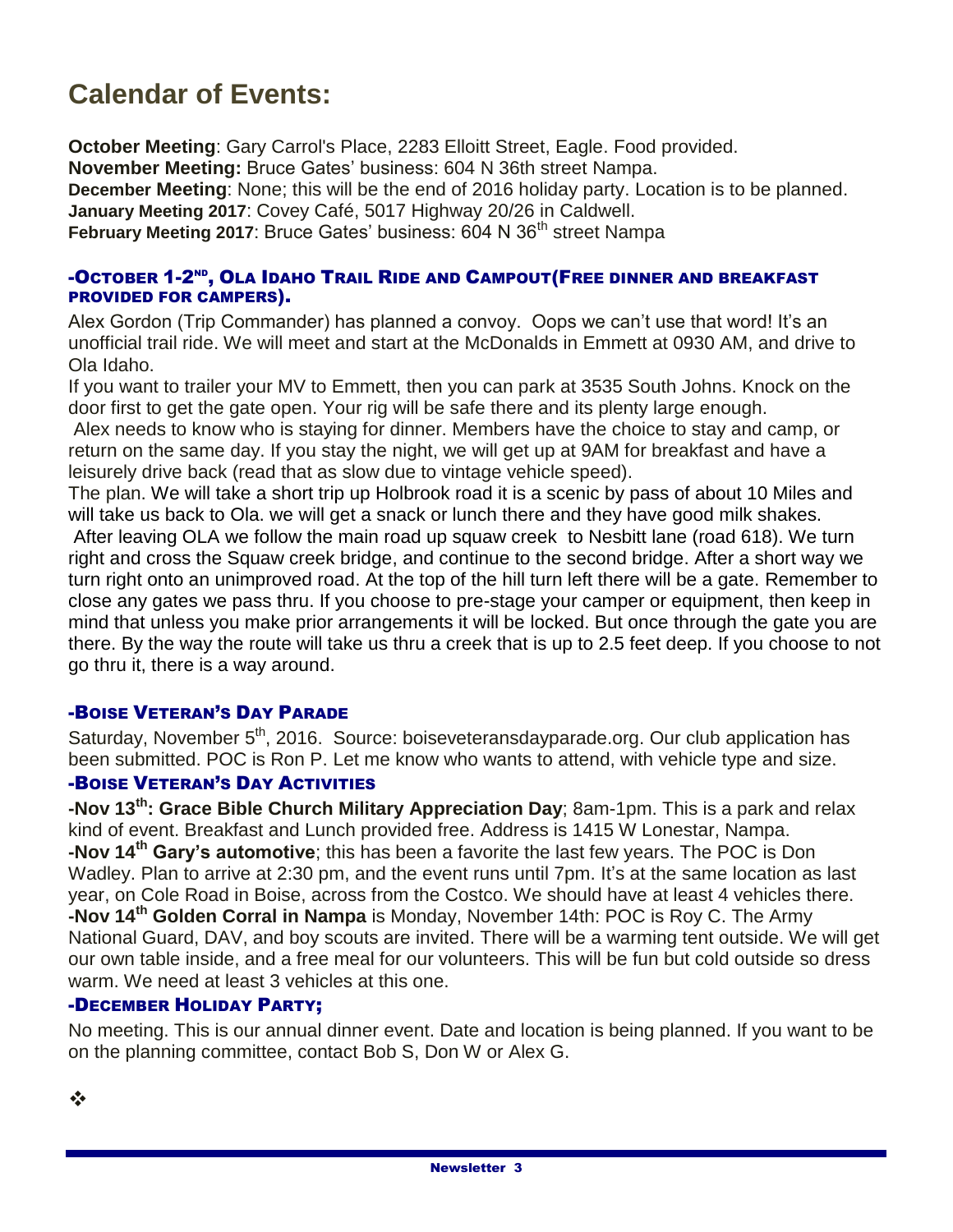# **The 7th Annual Chrome at the Home**

#### **By Bruce G**

**The Chrome at the Home event is organized and run by the Boise Valley POW MIA Corp. Every year at the Veterans Home there is a raffle, motorcycle show and free lunch. They usually raise about \$8000 for the veterans fund. This year I brought my CCKW. Dick Bengoechea joined me for the day.**



❖

# **"Museum Comes to Life"**

#### **By Ron P**

We haven't done this event in a few years but it's so huge in Boise, that I couldn't resist trying to put something together. Even though it conflicted with Chrome at the Home, I felt this event was a great way to get our presence felt. The Chrome at the Home is primarily a motorcycle event with limited space anyway. Our parking area had room for a dozen more vehicles. We had four vehicles in attendance. My GPW, Fred G's 1942 ¾ ton command car, Al and Bonnie came with their 1952 M38, and Dr. Rodney Smith came with his M38A1. This is the first time I've seen this vehicle and it's a nice example. This rig is for sale by the way.